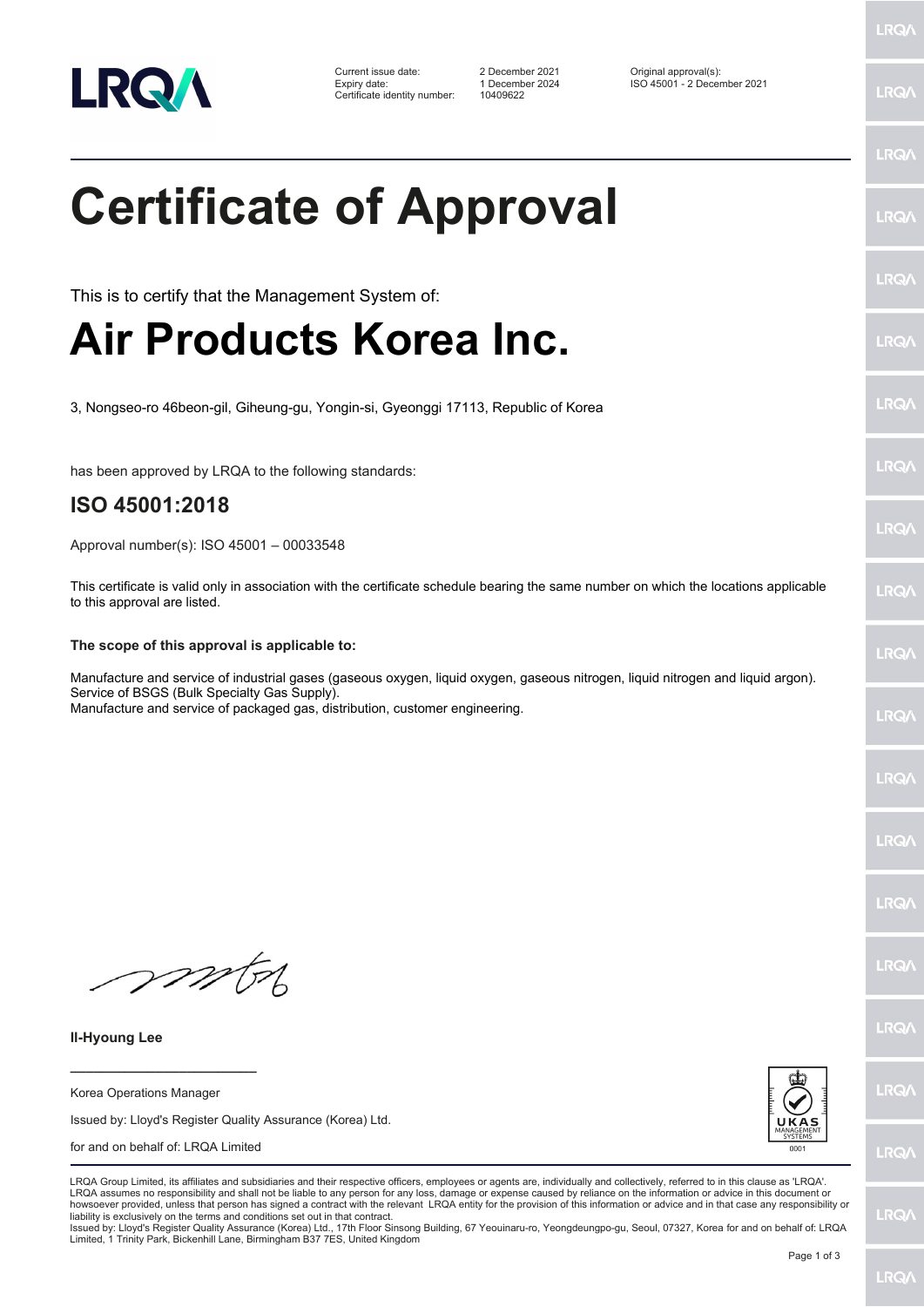

**LRQA** 

|                                                                                                                   | Certificate identity number: 10409622                                                                          | <b>LRQ/</b>                |
|-------------------------------------------------------------------------------------------------------------------|----------------------------------------------------------------------------------------------------------------|----------------------------|
| <b>Certificate Schedule</b>                                                                                       |                                                                                                                | <b>LRQA</b>                |
| Location                                                                                                          | <b>Activities</b>                                                                                              | <b>LRQA</b>                |
| <b>Giheung Plant</b><br>3, Nongseo-ro 46beon-gil, Giheung-gu, Yongin-si, Gyeonggi<br>17113, Republic of Korea     | ISO 45001:2018<br>Manufacture and service of industrial gases, Service of<br>BSGS (Bulk Specialty Gas Supply). | <b>LRQA</b>                |
| <b>Tangjeong A3 Plant</b><br>380-33, Tangjeong-ro, Tangjeong-myeon, Asan-si,<br>Chungnam 31454, Republic of Korea | ISO 45001:2018<br>Manufacture and service of industrial gases, Service of<br>BSGS (Bulk Specialty Gas Supply). | <b>LRQA</b>                |
| <b>Tangjeong T7 Plant</b><br>165-24, Samsung-ro, Tangjeong-myeon, Asan-si,<br>Chungnam 31454, Republic of Korea   | ISO 45001:2018<br>Service of BSGS (Bulk Specialty Gas Supply).                                                 | <b>LRQA</b><br><b>LRQ/</b> |
| <b>Cheonan Plant</b><br>91, 3gongdan 2-ro, Seobuk-gu, Cheonan-si,<br>Chungnam 31093, Republic of Korea            | ISO 45001:2018<br>Manufacture and service of industrial gases, Distribution,<br>Customer engineering.          | <b>LRQA</b>                |
| <b>Gumi 2 Plant</b><br>179-82, Okgye2gongdan-ro, Gumi-si, Gyeongbuk 39416,<br>Republic of Korea                   | ISO 45001:2018<br>Manufacture and service of industrial gases, Distribution,<br>Customer engineering.          | <b>LRQA</b>                |
| <b>Gunsan Plant</b><br>51, Oehang 6-gil, Gunsan-si, Jeonbuk 54007,<br>Republic of Korea                           | ISO 45001:2018<br>Manufacture and service of industrial gases.                                                 | <b>LRQA</b><br><b>LRQ/</b> |
| <b>Hwaseong Plant</b><br>54-52, Dongtanhana 1-gil, Hwaseong-si,<br>Gyeonggi 18423, Republic of Korea              | ISO 45001:2018<br>Manufacture and service of industrial gases, Service of<br>BSGS (Bulk Specialty Gas Supply). | LRQ/                       |
| <b>Pyeongtaek Plant</b><br>1029, Gyeonggi-daero, Pyeongtaek-si,<br>Gyeonggi 17784, Republic of Korea              | ISO 45001:2018<br>Manufacture and service of industrial gases, Service of<br>BSGS (Bulk Specialty Gas Supply). | <b>LRQ/</b>                |
| <b>Ulsan 1 Plant</b><br>15, Seokdang-gil, Onsan-eup, Ulju-gun,<br>Ulsan 44998, Republic of Korea                  | ISO 45001:2018<br>Manufacture and service of industrial gases.                                                 | LRQ/                       |
|                                                                                                                   |                                                                                                                | LRQ/<br>LRQ/               |



**LRQA** 

**LRQA** 

LRQA Group Limited, its affiliates and subsidiaries and their respective officers, employees or agents are, individually and collectively, referred to in this clause as 'LRQA'. LRQA assumes no responsibility and shall not be liable to any person for any loss, damage or expense caused by reliance on the information or advice in this document or howsoever<br>provided, unless that person has signed a contra